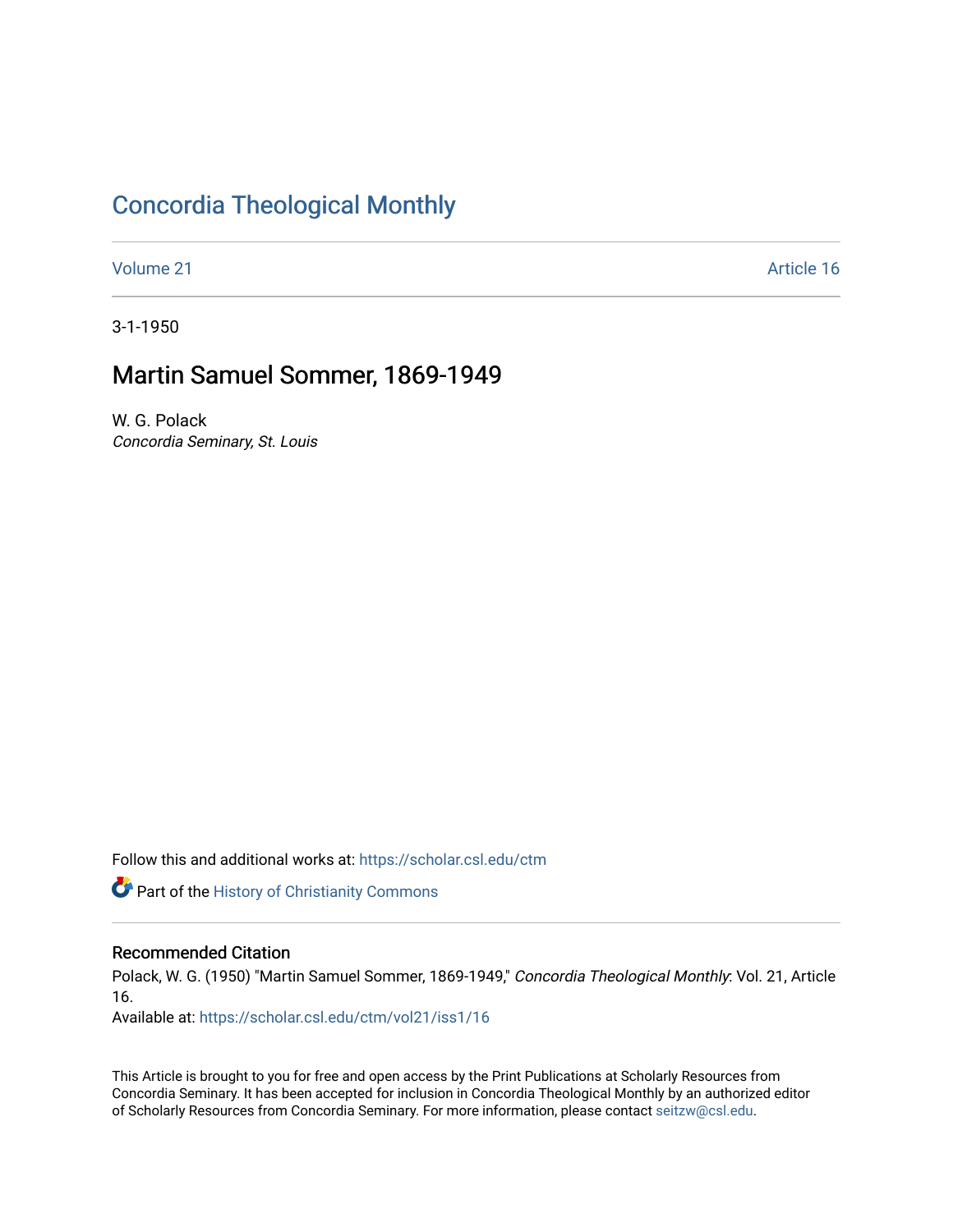# **Concordia Theological Monthly**

### VOLXXI MARCH 1950 NO.3

# Martin Samuel Sommer, 1869–1949

B. M. S. SOMMER was a gentleman of the first water. One could meet him at leisure or at work and find him always the same — kindly, wholehearted, congenial, and cheerful; could meet him at leisure or at work and find him always the same - kindly, wholehearted, congenial, and cheerful: ready and willing to enliven the conversation with a good quotation from classical literature, whether English, German, or Latin; or eager to tell a good story to illustrate a point he was trying to make.

He was a good friend, loyal and reliable, not easily ruffled by outward circumstances. If conditions of life were not too favorable, he never complained.

He was a good husband. During our long years of friendship I learned to know his second wife, the widow of the sainted Dr. G. Stoeckhardt, who for a series of years was disabled by accidents, which meant that he as husband had to take care of many things usually done by the woman in the home. It meant visits to the hospital, shopping for groceries, attending to many details of housekeeping- even though they had a cook and at times a nurse in the home. Not once did I see a look or hear a word of impatience.

He was a good father. He had two sons, one a literary man, one a preacher. The relations between them were excellent. It was my privilege to meet with the sons after the funeral, and I was deeply impressed by the high regard in which they held him.

He was a good preacher. His entire ministry of twenty-nine years was spent in Grace Church, St.Louis. That was pioneer work in many ways, *yet* after twenty years at Grace he was able to build a church which for seating space and for Sunday School rooms was one of our largest church buildings in St. Louis.

He was a good scholar and professor. The twenty-nine years of his professorship at Concordia Seminary were spent mostly in teaching young men how to preach. Our ministers in the Church are generally regarded as able preachers of the Word. About half of

1